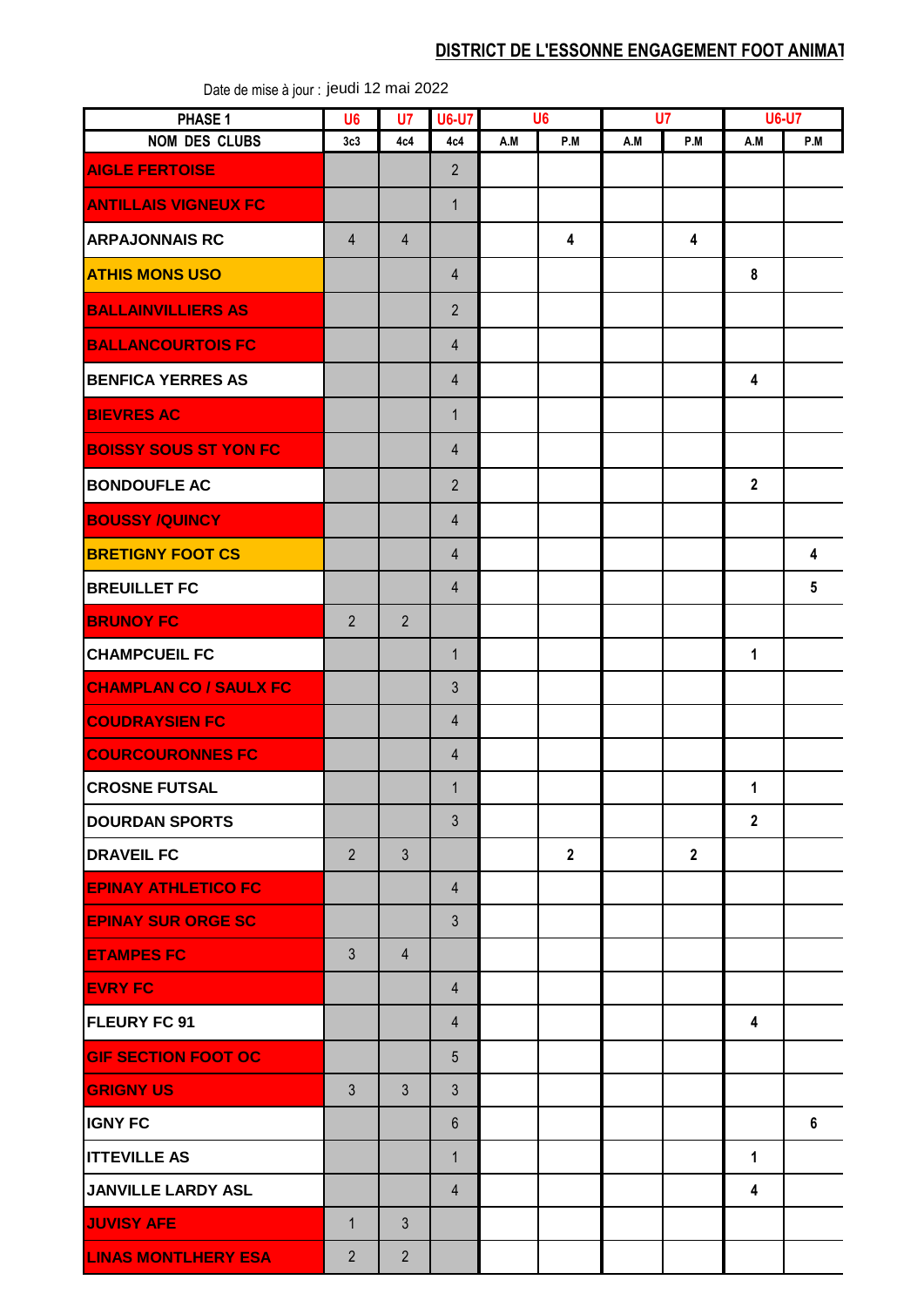## **DISTRICT DE L'ESSONNE ENGAGEMENT FOOT ANIMAT**

| PHASE 1                          | U <sub>6</sub> | U7             | <b>U6-U7</b>   | U <sub>6</sub> |                | U7           |                | <b>U6-U7</b>   |                 |
|----------------------------------|----------------|----------------|----------------|----------------|----------------|--------------|----------------|----------------|-----------------|
| <b>NOM DES CLUBS</b>             | 3c3            | 4c4            | 4c4            | A.M            | P.M            | A.M          | P.M            | A.M            | P.M             |
| <b>LISSOIS FC</b>                |                |                | $\overline{4}$ |                |                |              |                |                |                 |
| <b>LONGJUMEAU FC</b>             |                |                | $\overline{4}$ |                |                |              |                | 4              |                 |
| <b>MARCOUSSIS NOZAY VDB FC</b>   |                |                | $\overline{4}$ |                |                |              |                | $\overline{3}$ |                 |
| <b>MASSY 91 FC</b>               | $\mathfrak{Z}$ | $\mathfrak{Z}$ |                |                |                |              |                |                |                 |
| <b>MENNECY CS</b>                |                |                | $\overline{4}$ |                |                |              |                |                |                 |
| <b>MILLY LA FORET FC/GATINAY</b> | $\mathbf{1}$   | $\overline{2}$ |                |                |                |              |                |                |                 |
| <b>MONTGERON ES</b>              | $\overline{2}$ | $\overline{2}$ | $2^{\circ}$    |                |                |              | $\mathbf{1}$   |                | 1               |
| <b>MORANGIS CHILLY FC</b>        |                |                | $\overline{2}$ |                |                |              |                |                |                 |
| <b>MORSANG SUR ORGE FC</b>       | $\mathfrak{Z}$ | $\mathfrak{Z}$ |                |                |                |              |                |                |                 |
| <b>OLLAINVILLE AS</b>            |                |                | $\overline{4}$ | $\mathbf{1}$   |                | 1            |                |                |                 |
| <b>ORSAY / BURES FC</b>          |                |                | $5\phantom{.}$ |                |                |              |                |                | $5\phantom{.0}$ |
| <b>PALAISEAU US</b>              | $\overline{2}$ | $\overline{4}$ |                |                | $\overline{2}$ |              | $\overline{2}$ |                |                 |
| <b>PARAY FC</b>                  | $\overline{2}$ | $\overline{2}$ |                |                |                |              |                |                |                 |
| <b>PAYS DE LIMOURS ENT.</b>      | $\mathfrak{Z}$ | $\mathfrak{S}$ |                |                | $\overline{2}$ |              | $\overline{2}$ |                |                 |
| <b>PLATEAU SACLAY ES</b>         |                |                | $\mathbf{1}$   |                |                |              |                |                | $\mathbf{1}$    |
| <b>RIS ORANGIS US</b>            | $\mathfrak{Z}$ | $\overline{4}$ |                |                |                |              |                |                |                 |
| <b>SACLAS MEREVILLE US</b>       |                |                | $\overline{4}$ |                |                |              |                | $\overline{2}$ |                 |
| <b>SAVIGNY CO</b>                | $\mathfrak{Z}$ | $\mathfrak{S}$ |                |                |                |              |                |                |                 |
| <b>SERMAISE ROINVILLE FC</b>     |                |                | $\mathbf{1}$   |                |                |              |                |                |                 |
| <b>SOISY SUR SEINE AS</b>        |                |                | $\mathfrak{Z}$ |                |                |              |                |                | $\mathbf{3}$    |
| <b>ST CHERON E.S.</b>            |                |                | $\mathbf{0}$   |                |                |              |                |                | 3               |
| <b>ST ELOI FC</b>                |                |                | $\overline{2}$ |                |                |              |                |                | $\mathbf{1}$    |
| <b>ST GERMAIN ARPAJON AS</b>     |                |                | $\overline{4}$ |                |                |              |                | $\mathbf{1}$   |                 |
| <b>ST GERMAIN ST PL/SAINTRY</b>  |                |                | $6\phantom{1}$ |                |                |              |                |                |                 |
| <b>ST MICHEL FC91</b>            |                | $\mathfrak{S}$ |                |                | $\mathbf{1}$   |              | $\mathbf{2}$   |                |                 |
| IST VRAIN FC                     |                |                | $2^{\circ}$    |                |                |              |                |                | $\mathbf{1}$    |
| <b>STADE OLYMPIQUE VERTOIS</b>   |                |                | $2^{\circ}$    |                |                | $\mathbf{1}$ |                | $\mathbf{1}$   |                 |
| <b>STE GENEVIEVE SPORTS</b>      | $\overline{4}$ | $\overline{4}$ |                |                | $\mathbf{2}$   |              | $\overline{2}$ |                |                 |
| <b>SUD ESSONNE EMC AS</b>        |                |                | $\overline{4}$ |                |                |              |                |                | 4               |
| <b>TIGERY AS</b>                 |                |                | $\overline{2}$ |                |                |              |                |                |                 |
| <b>TREMPLIN FOOT</b>             |                |                | $\overline{4}$ |                |                |              |                |                |                 |
| <b>TROIS VALLEES FC</b>          |                |                | $\overline{2}$ |                |                |              |                |                |                 |
| <b>ULIS (LES) CO</b>             | $\overline{4}$ | 4              |                | $\mathbf{3}$   |                | 6            |                |                |                 |
| <b>VAL YERRES CRONE AF</b>       | 4              | $\mathfrak{Z}$ |                |                | $\mathbf{3}$   |              | $\mathbf{3}$   |                |                 |
|                                  |                |                |                |                |                |              |                |                |                 |

Date de mise à jour : jeudi 12 mai 2022